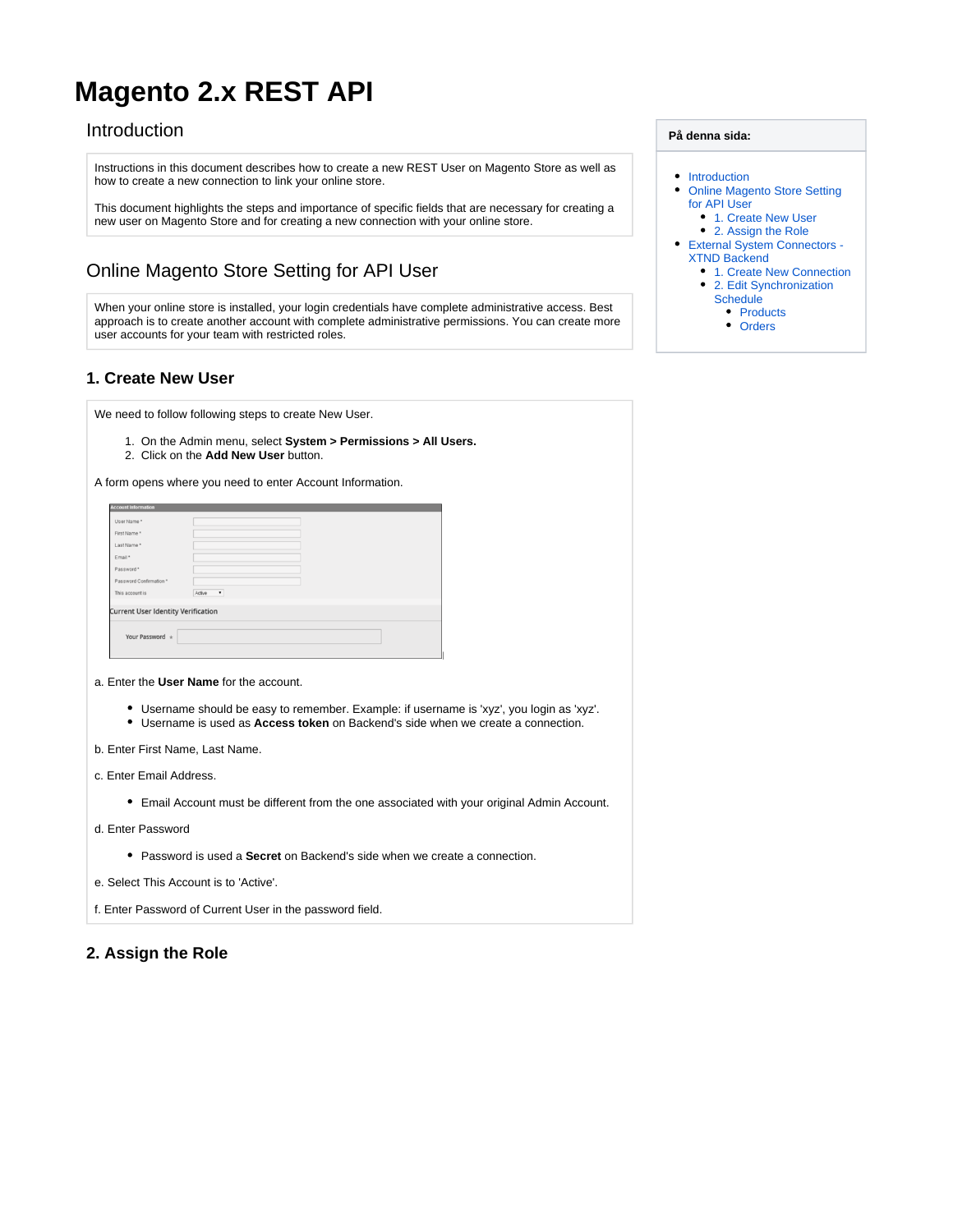|                         | 2. Select Administrators (Initially, this will be the only role available). |
|-------------------------|-----------------------------------------------------------------------------|
|                         | $\leftarrow$ Back<br><b>Save User</b><br>Reset                              |
| <b>USER INFORMATION</b> | <b>Reset Filter</b><br>2 records found<br>20<br>$\mathbf{v}$ .<br>Search    |
| User Info               | <b>Refe</b>                                                                 |
| <b>User Role</b>        | Atty                                                                        |
|                         | <b>Mministrators</b>                                                        |
|                         | TestRole                                                                    |

# <span id="page-1-0"></span>External System Connectors - XTND Backend

XTND Backend helps you to manage sales orders, products, shipments and accounts of your online stores, like Magento, Shopify, Fortnox etc. For this, you need to connect/link your online store with XTND Backend.

## <span id="page-1-1"></span>**1. Create New Connection**

| 1. Click on External System Connectors from Settings.<br>2. Click on the Create New Connection button.<br>d. Secret: Password of the online store user.                                                                                      | A form opens where you need to enter basic data. Here the information of your online store<br>is used for the connection creation. Important fields to be handled are:<br>a. External System: Select name of sales channel, e.g. Magento, Fortnox, Shopify.<br>b. Access token: Username of the online store user.<br>c. <b>API URL:</b> URL of your online store, e.g. http://domain.com/index.php/rest/V1 |  |
|----------------------------------------------------------------------------------------------------------------------------------------------------------------------------------------------------------------------------------------------|-------------------------------------------------------------------------------------------------------------------------------------------------------------------------------------------------------------------------------------------------------------------------------------------------------------------------------------------------------------------------------------------------------------|--|
| <b>EXURTERII SYSUETI CONTRECUI</b><br><b>Navne</b><br><b>External system</b><br>Access token<br>Secret<br>Api url<br>Order start<br>Warehouse<br>CompanyGroup<br>Verify connection Cancel<br>token, Secret, API URL) to create a connection. | $\vert \downarrow$<br>$\sim$<br>$\overline{\phantom{a}}$<br>3. Click on <b>'Verify Connection'</b> . It will verify your information given (External System, Access                                                                                                                                                                                                                                         |  |

<span id="page-1-2"></span>**2. Edit Synchronization Schedule**